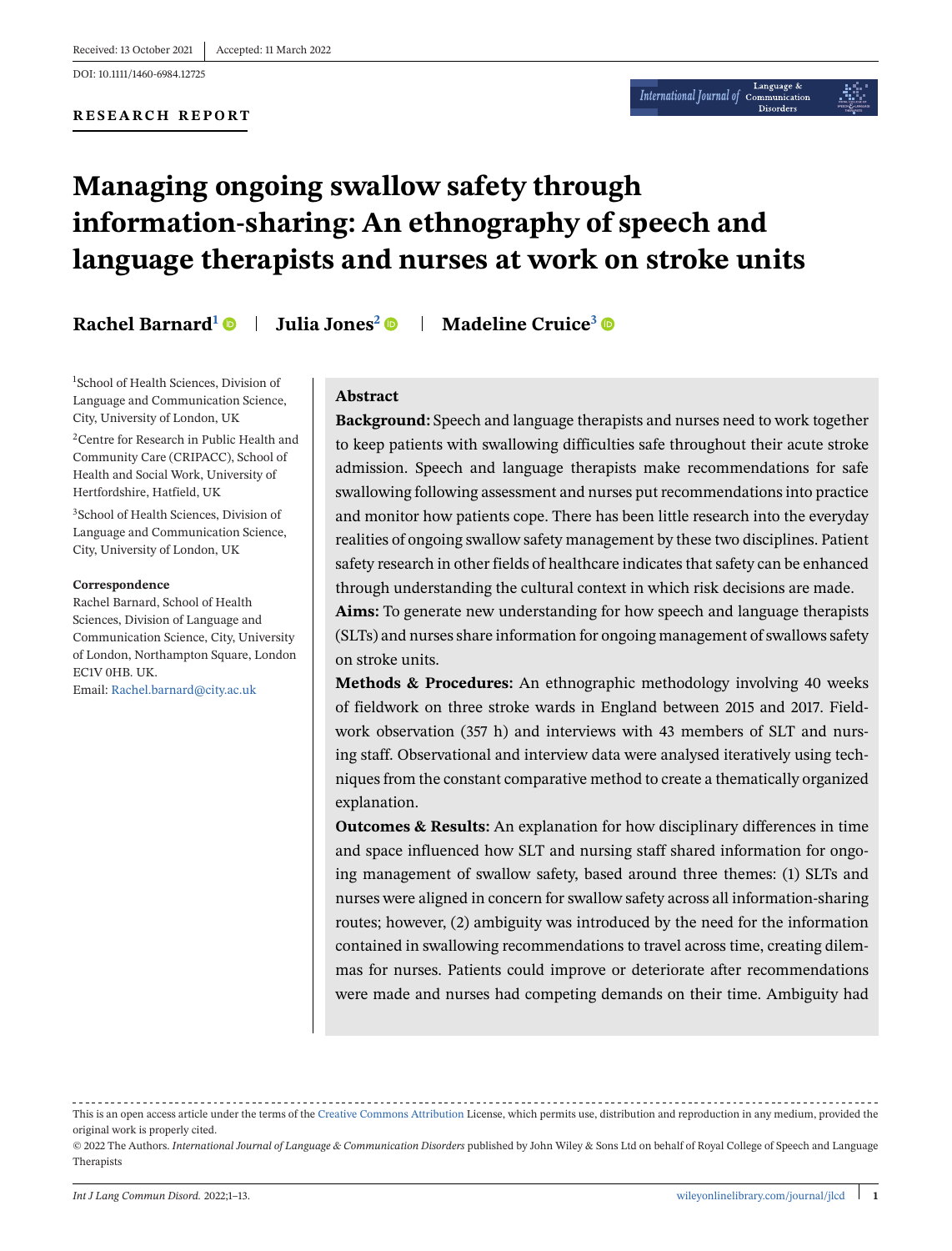**2** DILEMMAS IN DYSPHAGIA MANAGEMENT

consequences for (3) critical incident reporting and relationships. SLTs experienced dilemmas over how to act when recommendations were not followed.

**Conclusions & Implications:** This study provides new understanding for patient safety dilemmas associated with the enactment and oversight of swallowing recommendations in context, on stroke wards. Findings can support SLTs and nurses to explore together how information for ongoing dysphagia management can be safely implemented within ward realities and kept up to date. This could include considering nursing capacity to act when SLTs are not there, mealtime staffing and SLT 7-day working. Together they can review their understanding of risk and preferred local and formal routes for learning from it.

#### **KEYWORDS**

ethnography, interprofessional, nurses, safety, Speech and language therapists, stroke, swallowing

#### **What this paper adds**

*What is already known on the subject*

∙ It is known that information to keep swallowing safe is shared through swallowing recommendations, which are understood to involve a balance of risks between optimizing the safety of the swallow mechanism and maintaining physiological and emotional health. There is increasing appreciation from patient safety research, of the importance of understanding the context in which hospital staff make decisions about risk and patient safety.

#### *What this paper adds to existing knowledge*

∙ The paper provides new empirical understanding for the complexities of risk management associated with SLT and nursing interactions and roles with respect to ongoing swallow safety.

#### *What are the potential or actual clinical implications of this work?*

∙ Findings can underpin SLT and nurse discussion about how swallow safety could be improved in their own settings.

## **INTRODUCTION**

## **Background**

Oro-pharyngeal dysphagia is extremely common at the onset of stroke and is associated with pneumonia, increased mortality, longer hospital stays and increased disability on discharge from hospital (Al-Khaled et al., [2016\)](#page-11-0). In many countries management of dysphagia is led by speech and language therapists (SLTs), who conduct comprehensive assessment and provide advice for patients to reduce the risk of aspiration or choking. SLTs work closely with nurses, who perform essential roles in identifying signs of dysphagia through screening and ensuring safe swallowing recommendations are followed, with consideration for their effect on patients' wider health and emotional needs (Atkinson & O'Kane, [2018\)](#page-11-0). Recommendations might include modifying how food and drink are delivered (e.g., slower pace), attention to positioning, and modifying food and fluid textures and consistencies, such as adding thickening agents to allow more time for airway closure by slowing the transit of fluids (Steele et al., [2015\)](#page-12-0).

Dysphagia management needs to operate through balancing risks. There is growing appreciation that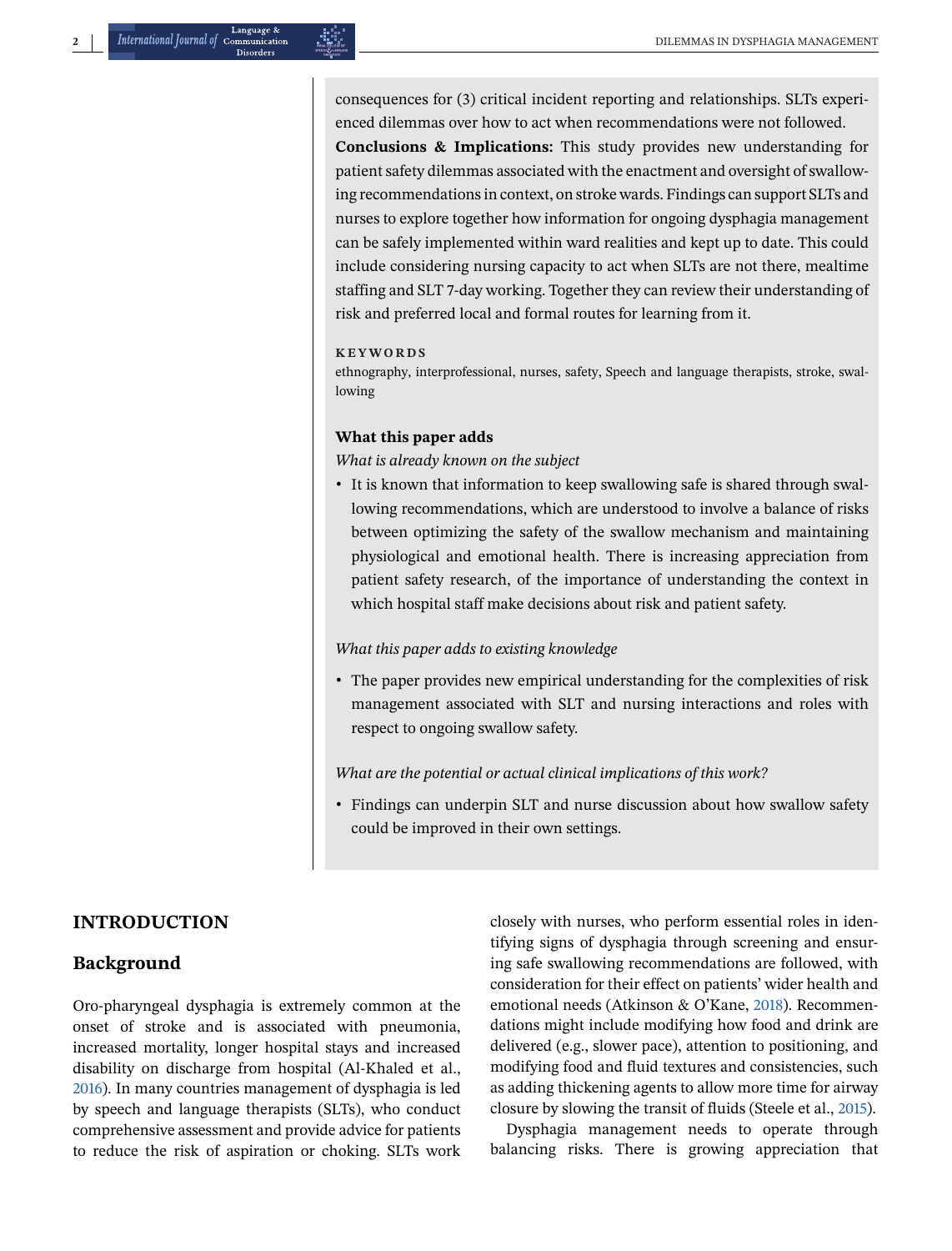dysphagia interventions may in themselves cause harm, particularly when overly focused on textural modifications with lesser consideration of the wider health picture (O'Keefe, [2018\)](#page-12-0). For example, thickening fluids can negatively affect hydration, nutrition, medication absorption and quality of life (Atkinson & O'Kane, [2018;](#page-11-0) O'Keefe, [2018\)](#page-12-0), and dietary modifications can be rejected by patients (McCurtin et al., [2018;](#page-11-0) Wright et al., [2005\)](#page-12-0). In a small comparative study exploring the nutritional intake of 55 patients on elderly and neurology wards in a hospital in England, none of the 30 patients on texture-modified diets met their energy needs compared with nearly half the 25 patients on normal diets (Wright et al., [2005\)](#page-12-0). Only four of those on texture-modified diets finished their meals. With respect to modifying fluids with thickening agents, almost all stroke survivors interviewed in another study found this experience to be negative, often in extreme terms (McCurtin et al., [2018\)](#page-11-0).

Existing research provides very little understanding for the mechanisms through which SLTs and nurses interact to share their knowledge of the various risks associated with ongoing dysphagia management. Small-scale studies at the interface between the professions indicate that enacting swallowing recommendations carries some burden for nurses. A survey about adherence to recommendations, completed by 77 nurses in five hospitals in the United States, reported time constraints associated with supporting patients at mealtimes. The 42% of nurses reporting frustration identified the key reason as time spent supporting patients to eat, with other factors relating to staffing, catering, and reluctance by patients (McCullough et al., 2007). Nurses also experience challenges associated with balancing support for eating and drinking with other priorities, such as medication rounds (Ross et al., [2011\)](#page-12-0). A previous ethnographic study that investigated risk-related decision making on four medical wards in the UK, suggested that the demands of the ward shaped how nurses reasoned what constituted risk and how to respond to it. The research found that nurses have many potential risks to consider whilst caring for patients within resourceconstrained contexts, leading them to draw on norms and values when making patient safety decisions (Dixon-Woods et al., [2009\)](#page-11-0).

Normalized practices may come under scrutiny when things go wrong. When people receiving care in health and social care settings are found to be eating and drinking contrary to advice for safe swallowing, clinical staff are urged to complete critical incident reports (Aged Care Quality and Safety Commission, [2021;](#page-11-0) Care Quality Commission, [2018\)](#page-11-0). The understanding behind encouragement to report actual as well as near miss incidents is the belief that analysing the root causes of errors can provide systems-level appreciation of issues affecting patient

safety. The principles underpinning this understanding have been imported into healthcare from the safety practices of industries such as nuclear power and aviation (Cooke, [2009\)](#page-11-0). 'High reliability' principles include viewing safety as central, incorporating redundancies (such as double checks) into safety systems, dispersing authority for responding to risk and learning from mistakes. However, there has been criticism that high reliability principles inadequately account for complexities in the cultural context of healthcare (Liberati et al., [2018\)](#page-11-0). Regulatory controls leave little space for consideration for how risk is socially constructed in context (McDonald et al., [2005\)](#page-11-0). Collaboration may be undermined and interprofessional tension revealed when autonomy is contested (Ewashen et al., [2013\)](#page-11-0), and over-reliance on formal reporting can create tensions and threaten relationships (Martin et al., [2018\)](#page-11-0). The authors are not aware of previous research exploring in-depth how SLTs and nurses work together to ensure ongoing safety with eating and drinking for patients with stroke-associated dysphagia, or the use of incident reporting as a tool for managing deviations from swallowing recommendations.

The question for this research was 'how is information for ongoing management of swallow safety shared by SLTs and nurses on stroke units across time?' The objectives were (1) to understand how verbal and written information for swallow safety was shared across time and space, (2) to explore how SLTs and nurses acted when information contained in recommendations was not followed and (3) to understand SLT and nursing perceptions of roles and interdependencies with respect to enacting swallow safety.

## **METHODS**

## **Design**

Ethnography was selected as an appropriate methodology due to its focus on understanding the taken for granted ways in which people operate in the context of their everyday lives. Ethnography is increasingly used in applied healthcare settings; it involves the researcher embedding themselves in a setting and collecting different kinds of data (Hammersley & Atkinson, [2019\)](#page-11-0). The analysis was informed by social constructionism; the belief that knowledge and reality are socially constructed (Crotty, [1998\)](#page-11-0). Fieldwork (357 h) was conducted on three stroke wards for 40 weeks between 2015 and 2017. Reporting adheres to the Standards for Reporting Qualitative Research guidelines (O'Brien et al., [2014\)](#page-11-0). An earlier publication reporting a different aspect of the findings includes more expansive discussion of methods (Barnard et al., [2021\)](#page-11-0) (see the additional supporting information).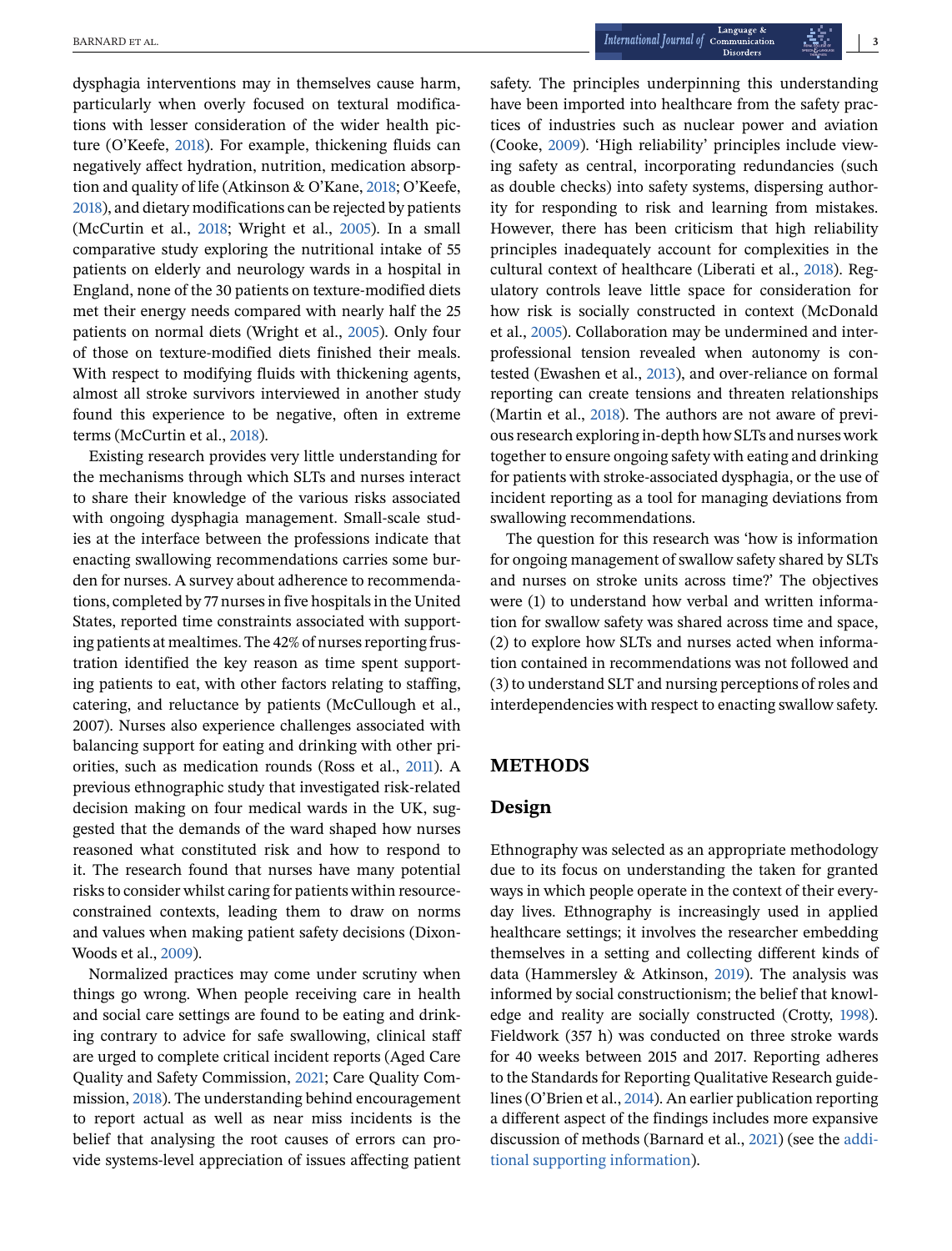#### <span id="page-3-0"></span>**TABLE 1** Details of fieldwork and ward settings

| Ward                                                                     | <b>Type of ward</b>                                                                                           | <b>Frequency of</b><br>interprofessional meetings<br>(Monday-Friday)                   | Interprofessional<br>patient record |
|--------------------------------------------------------------------------|---------------------------------------------------------------------------------------------------------------|----------------------------------------------------------------------------------------|-------------------------------------|
| Keats NHS Trust 1; 18 stroke beds;<br>fieldwork: 110 h over 12 weeks     | Hyper-acute: dedicated stroke<br>unit                                                                         | Daily MDM <sup>b</sup> and daily brief<br>afternoon meeting to catch up<br>on patients | Paper based                         |
| Shelley NHS Trust 1; 17 stroke beds;<br>fieldwork: 124.5 h over 16 weeks | Acute rehabilitation: dedicated<br>stroke bays across two adjacent<br>single-sex neurology wards <sup>a</sup> | Weekly MDM                                                                             | Paper based                         |
| Brooke NHS Trust 2; 24 stroke beds;<br>fieldwork: 122.5 h over 12 weeks  | Acute rehabilitation: dedicated<br>stroke unit                                                                | Weekly MDM and daily brief<br>morning meeting 4 days a<br>week to catch up on patients | Electronic                          |

*Notes*: <sup>a</sup>Nurses located on a single ward (stroke and other neurology). Stroke-dedicated therapists and doctors. b<sub>MDM</sub>, multidisciplinary meeting.

#### **TABLE 2** Participant information

|                                          | Nature of participation |                 |                                  |                      |
|------------------------------------------|-------------------------|-----------------|----------------------------------|----------------------|
| <b>Participants</b>                      | <b>Interviewed</b>      | <b>Observed</b> | Years of experience <sup>a</sup> | NHS pay band (grade) |
| 16 SLT staff (all female)                | 14 SLT                  | 15 SLT          | $Mean = 7.7$ years               | Bands 7–8 $(n = 9)$  |
|                                          | 1 SLTA                  | 1 SLTA          | $Median = 5 years$               | Band 6 $(n = 4)$     |
|                                          |                         |                 | Range $= 1.5 - 27$ years         | Band $5(n = 2)$      |
|                                          |                         |                 |                                  | Bands 2–3 $(n = 1)$  |
| 57 nursing staff (41 female, 16<br>male) | 24 Nurse                | 50 Nurse        | $Mean = 8.6$ years               | Band 7 $(n = 5)$     |
|                                          | 4 NA                    | 7 NA            | $Median = 5 years$               | Band $6(n = 10)$     |
|                                          |                         |                 | Range $=$ 4 months–40 years      | Band $5(n = 35)$     |
|                                          |                         |                 |                                  | Bands $2-3(n = 7)$   |

*Notes*: SLT, speech and language therapist; SLTA, SLT assistant; NA, nursing assistant.

<sup>a</sup>Information collected for interview participants only.

**b**Registered SLTs and nurses are band 5 and above.

## **Site selection and participant sample**

Selection of stroke wards was guided by the aim to include different types of acute settings. Three wards across two inner city National Health Service (NHS) Trusts in England were included (Table 1). Ward names have been changed. Keats admitted patients at stroke onset for around a week, and Shelley and Brooke provided continuing inpatient stroke rehabilitation. SLTs worked Monday to Friday. On Brooke, one SLT and one SLTA covered a 4 hour Saturday shift, on rotation.

SLTs, registered nurses, SLT assistants (SLTAs) and nursing assistants (NAs) were invited to participate in observations and interviews (Table 2). Students were excluded. All 16 SLT staff allocated to or covering the wards during fieldwork over the study period were observed. One SLT left the Trust, thus interviews were conducted with 15 SLT staff. Sampling of nursing staff for observation was dependent on the presence of those on a particular shift

who had consented to participate in the study. Participants observed included nurses (50), NAs (7), SLTs (15) and SLTAs (1). One nurse and one NA declined participation. For interview, nursing staff that had been observed were purposively sampled by gender and nursing band (grade) to achieve a diverse sample. Interviews were conducted with 24 nurses and four NAs. Due to shift working patterns nursing staff were recruited throughout the fieldwork periods, whereas most SLTs were recruited at the start. Biographical information has been aggregated to protect identities (Table 2).

Written patient consent was gained to review SLT and nursing entries in the patient record. Patients were purposively sampled to include a range of severities of swallowing and communication difficulties. The sample included 19 patients, nine men and 10 women. Of these, 14 had swallowing difficulties of differing severities: mild (three), moderate/severe (six), and severe (five).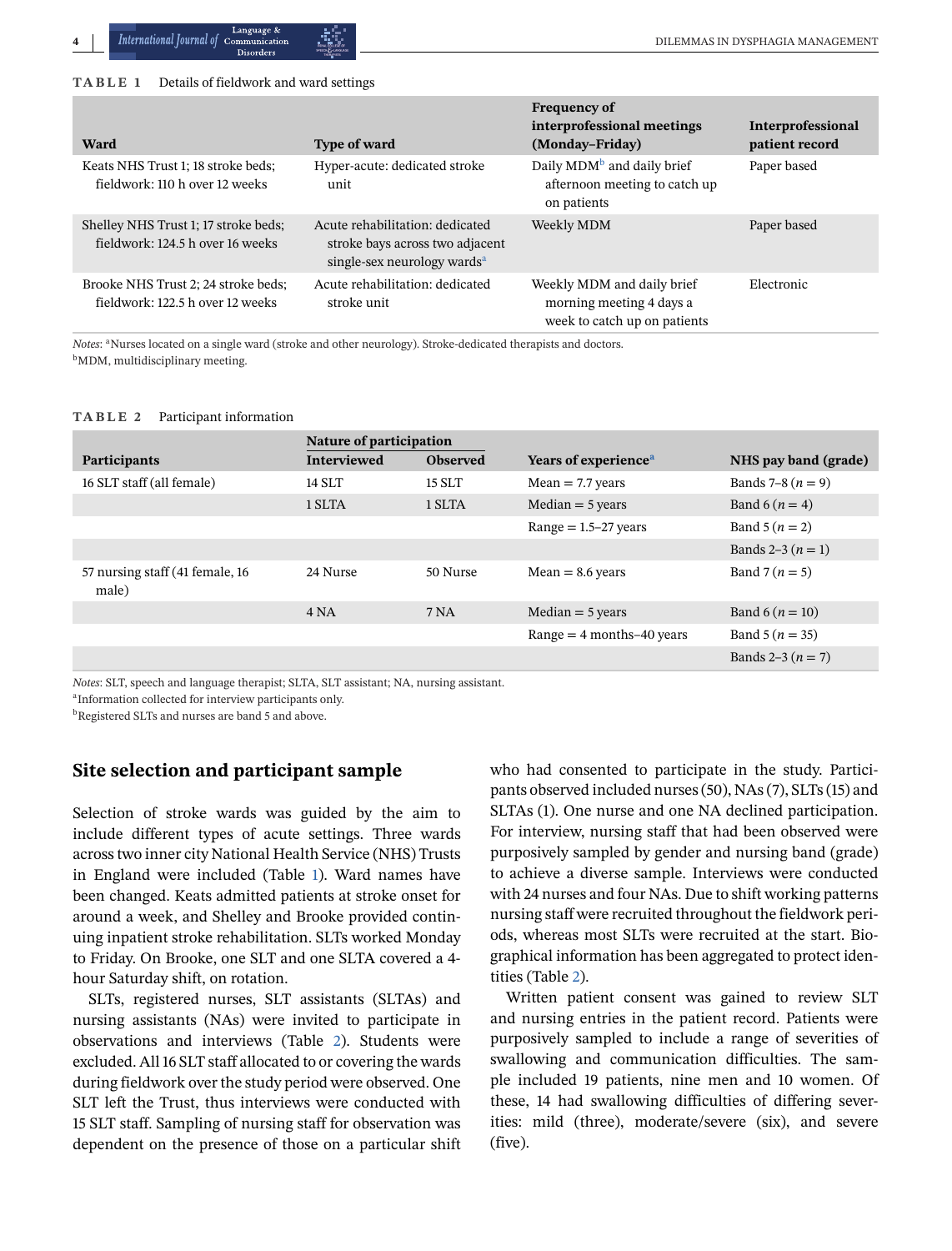# **Ethical considerations**

The National Research Ethics Service and the two NHS Trusts hosting the study provided ethical approval. Information was presented to SLTs and senior nurses in meetings prior to commencing the study and again at the start of fieldwork. Posters were displayed in staff areas and on the wards. Patients were provided with a single page overview of the study to inform them of the purpose of the researcher's presence on the wards. Potential SLT, nursing and patient participants were given information sheets, which were talked through prior to seeking written consent. Data were anonymised at the time field notes were taken and when transcribing interviews.

## **Data collection**

All data were collected by the first author; referred to henceforth in the first person, as is customary in ethnographic reporting (Clifford, [1986\)](#page-11-0). My position as a SLT– researcher aiming to equitably capture the experiences of SLTs and nurses influenced the role adopted in the field. I participated socially and assisted non-clinically where I could, for example by picking up the phone when there was no one at the nursing station. However, to reduce over-alliance with either profession, I remained somewhat marginal to both disciplinary groups (Hammersley & Atkinson, [2019\)](#page-11-0). I had previously been employed as a SLT in both participating NHS Trusts, but not on the three wards and had been a colleague of two of the SLTs. I used a reflexive diary to continually interrogate the lenses through which I observed my own profession and the nursing profession and reflected on insider/outsider positions as they shifted throughout the study (Wind, [2008\)](#page-12-0). This included reflections on how my presence in the field may have influenced how participants behaved or responded to interview questions. Data comprised fieldnotes collected during observation, including hand-written notes taken from entries in the patient record, and verbatim transcripts of semi-structured interviews. These data were collected in an iterative manner, such that the direction of inquiry was influenced by emerging insights.

## Fieldnotes

Fieldnotes captured interactions relating to the common clinical interests of SLTs and nurses that occurred informally and through structured routes, such as meetings and the patient record, and between nurses at nursing handover. I aimed to capture SLT–nursing interactions as

they arose, remaining outside of patient areas to protect patient privacy. Fieldnote entries included a combination of captured dialogue and broader observations relevant to understanding the context within which information exchange occurred. Information copied from the patient record formed part of the fieldnote data and included SLT and nurse entries reflecting their common clinical interests.

Most fieldwork periods were of 3–4 h duration (range = 1–12 h), Monday to Friday. I often started with the nursing staff, at 0715, as handover assisted field relationships. Preliminary analysis 2 months into the first fieldwork period indicated that more understanding was needed for the context in which swallowing information was used and fed forward on days when SLTs were not at work. Thus, observations took place across the 7-day week. General observations occurred wherever SLTs and nurses operated, such as nursing stations and meeting rooms. More directed observations involved shadowing SLTs as they moved about the ward and short periods observing specific nurses to better understand the context of their work. Handwritten fieldnotes were typed out in full at the end of each day.

#### Interviews

Semi-structured interviews were completed with 14 SLTs, one SLTA, 24 nurses and four NAs. A broad topic guide provided a flexible structure around which evolving areas of interest could be explored. All participants were asked questions relating to their information-sharing practices, roles, relationships, and interests in common. However, in accordance with the iterative ethnographic approach, specific lines of enquiry developed over time. Interviews were audio-recorded and transcribed by the first author. They were 21–55 min in length.

## **Data analysis**

Data were analysed using techniques from the constant comparative method in which data similarities and differences were considered within and across data sources (Hammersley & Atkinson, [2019\)](#page-11-0). Fieldnotes and interview transcripts were read repeatedly. With the support of qualitative data management software, analysis commenced with open coding, before applying more focused coding and developing categories. Categories were iteratively revised as additional data were collected (Hammersley & Atkinson, [2019\)](#page-11-0). Analysis switched to a paperbased process at the end of fieldwork in which patterns, relationships, and contradictions were explored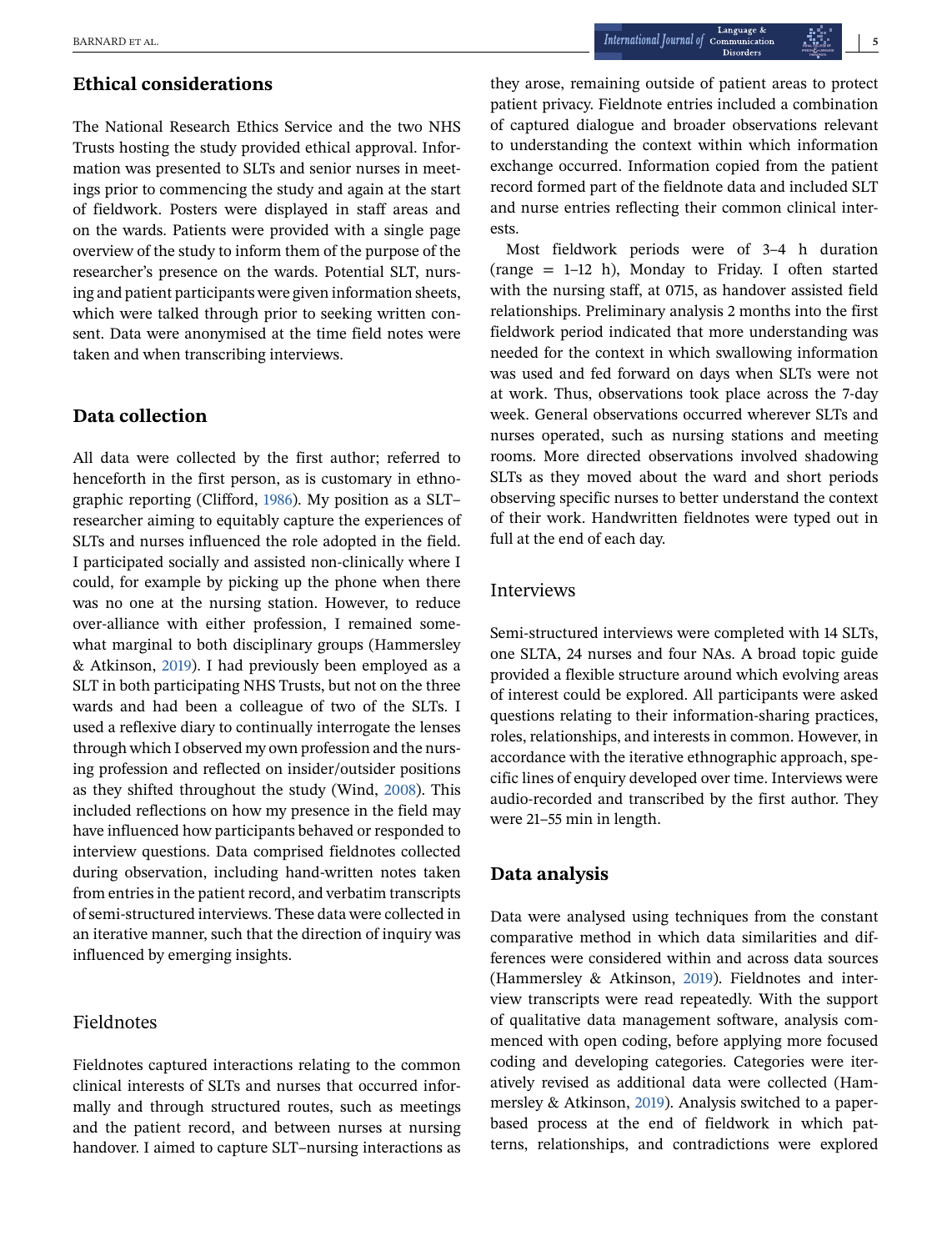(Hammersley & Atkinson, [2019;](#page-11-0) Thorne, [2016\)](#page-12-0). Notes taken from the patient record were colour coded by hand and interrogated in association with other data during the paper-based stage described above. Data were organized into themes, illustrated through interview quotes and fieldnote extracts. Due to the risk that in-depth reporting could reveal identities, biographical information attached to quotes is restricted to a gendered pseudonym and years of experience. Where interview extracts have been truncated for brevity, this is indicated by  $'(\ldots)$ . Observational data from field notes are identified as [Fieldnote: date recorded].

# **Rigour**

Credibility of interpretations was enhanced through multiple approaches (Hammersley & Atkinson, [2019\)](#page-11-0). These included prolonged engagement, triangulation of different sources of data, active search for and examination of negative cases, keeping a reflexive diary, discussion of preliminary findings with participants at interim periods, and ongoing discussion with the research team. The potential for findings to be transferred was increased through rich description and inclusion of multiple sites.

# **FINDINGS**

An explanation was created for the influence of disciplinary differences in time and space on how SLT and nursing staff managed their shared interest in dysphagiaassociated risks. Findings are organized around three themes: (1) SLTs and nurses were aligned in concern for swallow safety across all information-sharing routes; however, (2) ambiguity was introduced by the need for information contained in swallowing recommendations to travel across time, with consequences for (3) critical incident reporting and relationships. Staff are henceforth referred to as SLTs or nurses, except where assistants are specifically referenced.

# **Alignment in concern for swallow safety across all information-sharing routes**

The information SLTs and nurses shared about patients' swallowing was valued by both disciplines. It was needed to safely execute tasks relating to mealtimes, hydration, and medication. During interviews, explanations of their own and each other's roles with swallowing concurred. Both disciplines viewed SLT roles as assessing, advising, and reviewing. Both viewed nursing roles as implementing

recommendations, monitoring how patients were managing, liaising with family, and flagging concerns. Nurses on Keats also conducted swallow screening. Each discipline was very aware of the risks of aspiration or choking and respect for each other's roles was evident.

> I think we give extreme importance (to the relationship with SLT) because of the airway and eating and choking. [Grace, 10 years, nurse]

> I would feel I have confidence in the stroke nursing staff to be able to detect changes in a patient's clinical status secondary to a dysphagia or aspiration pneumonia. [Leanne, 10 years, SLT]

On all wards, both disciplines made use of all available verbal and written routes for swallowing information. See Table [1](#page-3-0) for differences across wards with respect to meetings and the patient record. They both considered it important to share information about swallowing. They commonly sought each other out to update on patient status and brought information to meetings. Nurses often mentioned swallowing in nursing handover and referred to it in the patient record. Such information might, for example, include recommended consistencies or signal when SLT input was needed. On Keats, information frequently related to swallow screening. SLTs almost always reported both assessment and advisory information in the patient record. They summarized recommendations on bedside signs, which nurses highly valued and usually trusted. When recommending changes, SLTs usually also conveyed information verbally, and with high-risk decisions, they emphasized the need for caution through several information-sharing routes.

> I'll make sure that it's verbal as well as written and it's on the CDR (clinical data repository), and it's communicated in as many ways as possible. [Tamsin, 5 years, SLT]

# **The need for information to travel across time introduces ambiguity**

The making and enactment of swallowing recommendations were separated in time. SLTs were often not present when nurses attempted to offer food, drink, or medication in the advised manner and patient-facing realities placed demands on nursing staff.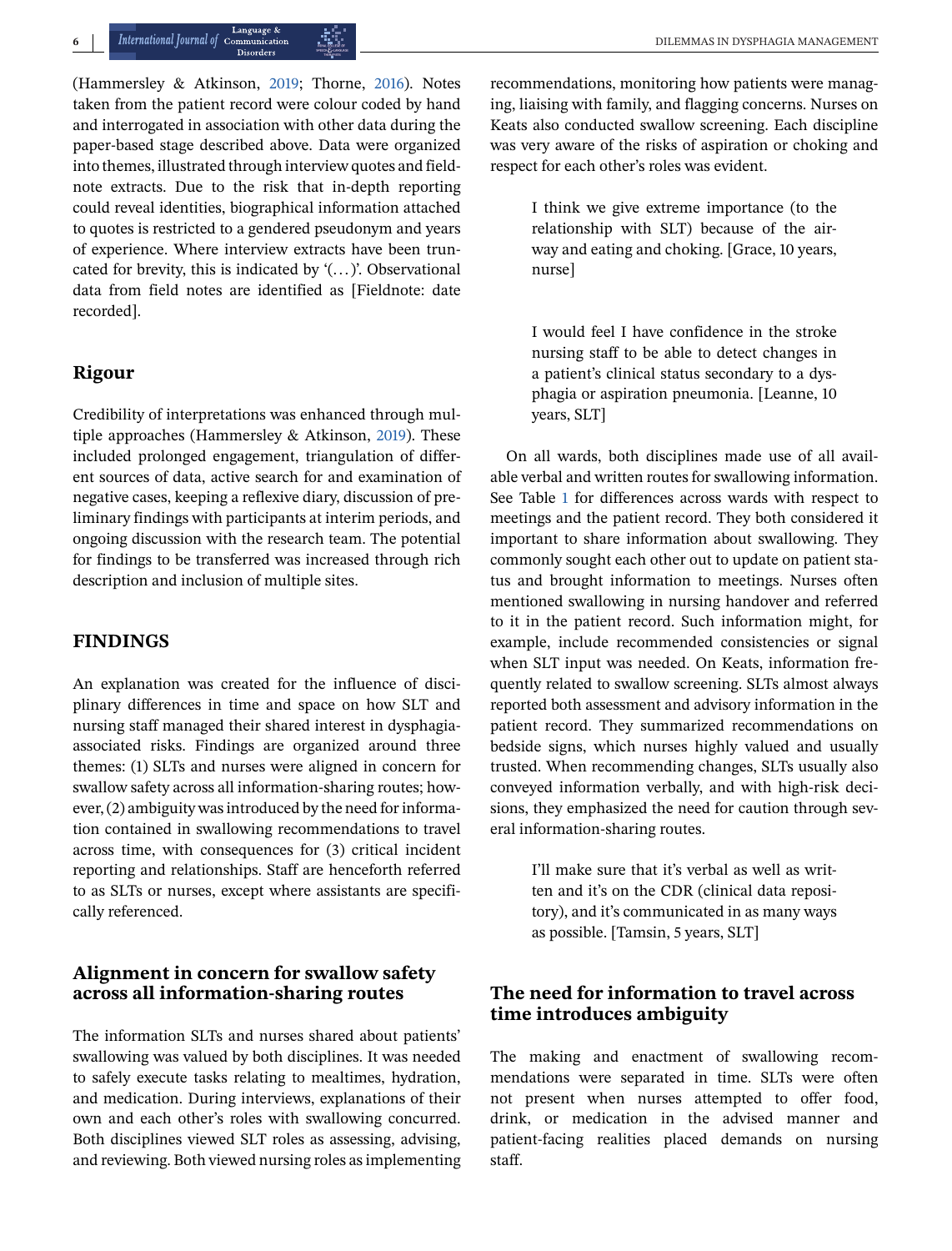## Competing demands

SLTs made recommendations based on assessment of individual patients. Recommendations commonly included food and fluid modifications, procedural advice for how to eat and drink (e.g., upright position, or prompt to swallow), indicators of risk (e.g., cough or shortness of breath) and the action to take should patients show signs of not coping (e.g., place nil by mouth). Nurses considered swallowing recommendations to be important and tried to make time to hear or read them and ensure they were adhered to. However, they owed a duty of care to *all* the patients in the bay they were managing. They usually ensured patients had the right consistencies of food and drink but faced routine difficulties in maintaining optimal conditions. They often supported more than one patient at a time, increasing the potential for harm for patients who had capacity to feed themselves but were recommended to receive close supervision. In such circumstances, nursing staff demonstrated awareness for safety by calling across reminders to patients or making a delayed intervention.

> One of the NAs on Keats was alternating between close and distant supervision for a patient who had a bedside sign recommending he eat slowly, under strict supervision. Whilst the NA was busy with another patient and the nurse was occupied at the nursing station, the patient coughed three times. No one seemed to register the first cough; the second time the NA looked towards the patient, and on the third cough the nurse went over and reminded him to eat slowly [Fieldnote: 121016].

The need to move between patients reduced the ability of the NA to respond to the cough, the most overt sign that the patient was not coping. His reduced responsiveness did not appear to reflect lack of knowledge or competence. I had observed him earlier carefully explaining to the hostess (the person who hands food and drink to patients) why she needed to check the sign on the wall before offering tea to patients on the stroke ward. On another occasion, he asked the SLT to change a bedside sign because it represented a risk, being written in light ink and hard to read. His actions indicated realtime difficulties in managing the mealtimes of several patients.

SLTs appreciated that their recommendations were just one of the many demands on nurses. During interview, they empathized with nurses' competing priorities. Nonetheless they were obliged by their own duty of care to recommend the safest way for patients to eat and drink and needed to have trust in nurses' vigilance. They encouraged a cautious approach when risks were high:

> Because it's on my head, like I'm the one who's balanced the risk and decided what they're to have, but  $(...)$  they're the people who are carrying it out (... ). If someone's a bit borderline, I'll be like, 'please be very careful, if there's any problems just put them nil by mouth'. [Mary, 6 years, SLT]

# Patients improve and deteriorate

Patients could improve or deteriorate in the time since SLT recommendations were made. Nurses needed to make decisions in that moment, yet SLTs were present intermittently. There were constraints on how nurses could legitimately act because the recommendation carried a certain authority, representing the most recent specialist assessment. SLTs usually left some advice for what to do if patients did not cope well with their recommendation, but this did not help when risks were not clear cut. There was little direction for what to do if patients improved.

Over weekends or public holidays, it could be several days before SLTs returned to the ward, creating clinical dilemmas for nurses. One of the nurses explained that when faced with a patient who was not coping with recommendations over a weekend, she would confer with her nursing colleagues, and if the risk was clear, seek a medical review. However, she might make her own clinical judgment if ambivalent.

> Policy says that we should keep them nil by mouth if we're worried about their swallow (... ), but if this is a Saturday morning, we don't really want them nil by mouth for the whole time  $(...)$ , in practice I've found that we've given medication to them in the easiest possible way, so we've given it to them with thickened fluids, and we've crushed the medication if we're at all worried about it, but the minimum amount that's possible, so it's also minimising the risk to the patient, and they'd be on IV fluids or whatever until they were actually able to be assessed. [Amaya, 2 years, nurse]

When asked what she would hand over to the next shift, she suggested that she would allow the oncoming nurse to make their own professional judgment about whether to give the medication with a thicker consistency or keep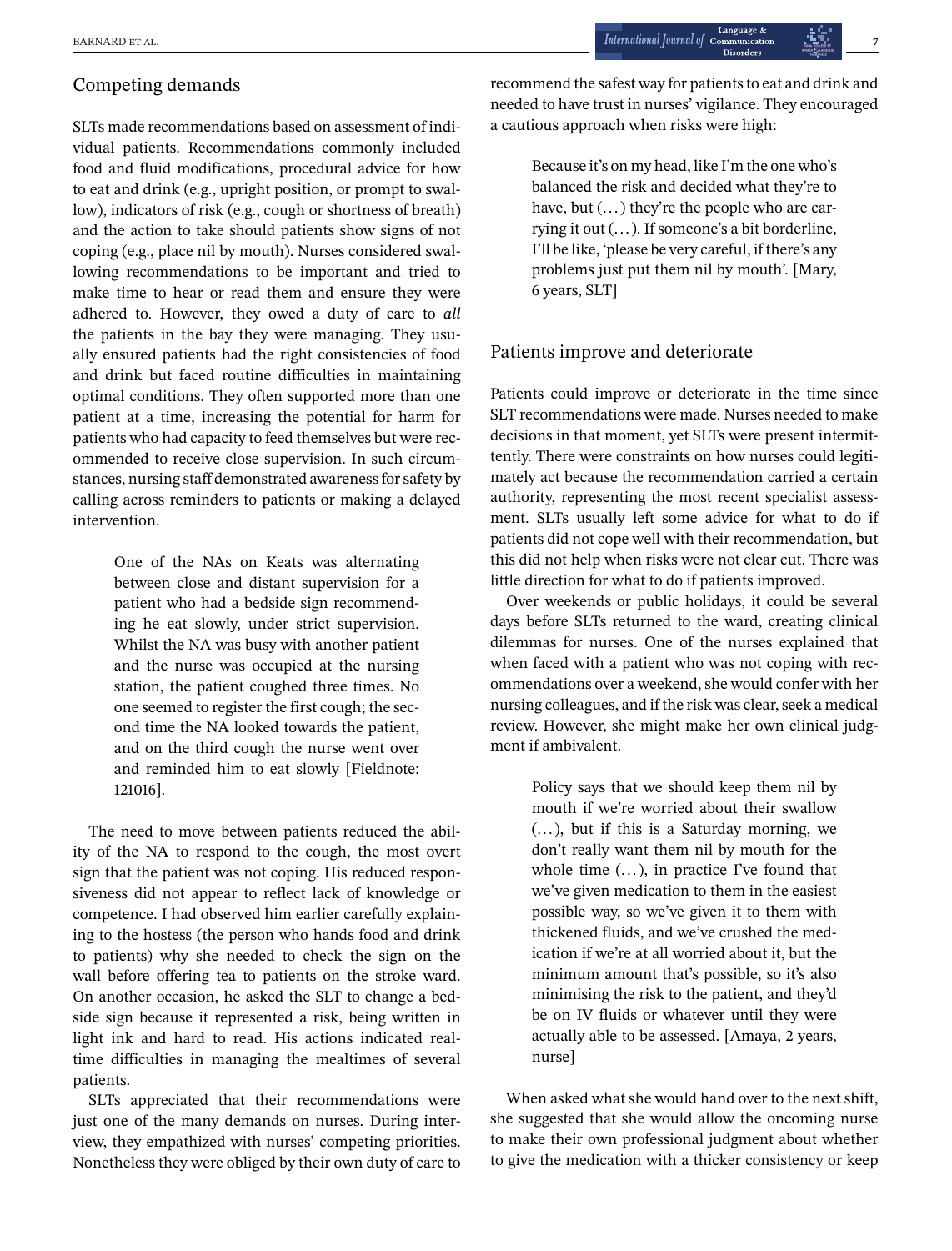the patient nil by mouth. Thus, she did not consider her judgment to be authoritative, and uncertainty in managing the patient might travel through each nurse until the SLT was back and able to reassess.

# **Critical incident reporting and relationships**

SLTs commonly reported coming to review patients and finding they were not adhering to the recommended advice. They experienced this across the hospital, as well as on the stroke wards, and it created uncertainty for how to act. When SLTs felt that nurses had not been sufficiently vigilant, the need for a difficult conversation could create unease in the SLT–nurse relationship.

> I go and see her (the patient), and she's literally got a massive sausage in her mouth, and she can't chew. She's been there coughing and choking, and she was supposed to be nil by mouth waiting for speech therapy, and I sort of, I said to the nurses, well why has, I was a bit like, what's going on (... ) so the question is how do I approach it? [Irene, 13 years, SLT]

Both disciplines reported challenges associated with occasions when patients urged nurses to upgrade their eating and drinking regime. When SLTs were not available, nurses needed to balance their clinical evaluation of risk with patients' wishes and they felt compelled to find a way to manage the situation as they encountered it. However, using their own clinical reasoning risked negative consequences, as their actions could result in harm or be considered a near miss critical incident. During fieldwork, one of the SLTs narrated an incident that I had the opportunity to explore when interviewing the parties involved. The SLT explained how she had recommended oral trials of only five teaspoons at each meal for a patient admitted on a Friday, due to a fatigue effect on the swallow. Oral trials are tightly controlled trials of food or fluids for patients who are not otherwise ready for oral intake. SLTs cautiously accept a higher level of risk for these patients for the purpose of keeping the swallow mechanism active. When the SLT sought an update from the nurse on Monday, the nurse advised her that the patient had been eating over half of her meal. This led to an encounter the SLT found awkward. She explained to the nurse that due to the potential for harm, she needed to report it as a critical incident.

During interview, the senior nurse responsible for investigating the incident explained that the patient had been asking to eat more of the meal, placing the nurses in an uncomfortable position between the desires and agency of the patient and the swallowing recommendation. The nurses at the weekend had made a clinical judgment that the patient could tolerate more than recommended because she did not cough or appear tired when eating. From the SLT perspective, it was concern for fatigue in swallow function (rather than tiredness) that had caused her to make a conservative recommendation for trials of very small quantities. The investigating nurse explained the nurses' dilemma with respect to their patient-facing realities:

> The nurses they didn't know what to do. In the end they fed the patient as she wishes to, but of course when the speech language therapist came, they say 'no you shouldn't do that, you shouldn't do that' (... ) because they feel that the patient will be weak, will be this and this (... ) so it becomes a big issue, a big issue, 'oh, you've fed the patient too much', but she's asking for it and she's not coughing, and we can't see any problem. [Ruth, 10 years, nurse]

The tension between SLT expectations that nurses keep to the recommended advice, and space for clinical reasoning by nurses, is evident in what she goes on to say:

> The speech language therapist puts instruction there, you have to follow them, no matter what the patient wants, you know, so even if it's an uncomfortable situation you have to stick to that (... ). They feel that if we've been given instructions and you don't follow, or something happens (... ) you will cause problems for everybody. [Ruth, 10 years, nurse]

The nurse alludes to the spectre of reporting as a pervasive threat and conveys a dilemma between acting in patient-centred ways and avoiding negative consequences. SLTs found raising incidents uncomfortable. They experienced dilemmas between faith in the regulatory process and concerns that raising incidents could be detrimental to their relationship with nursing colleagues. The following extracts illustrate differing SLT beliefs in reporting as an influencing tool:

> I think still having a verbal conversation would be better, rather than filing something on a computer system that goes off to whoever. [Tamsin, 5 years, SLT]

> If there is a problem and that problem's being highlighted and raised enough times and it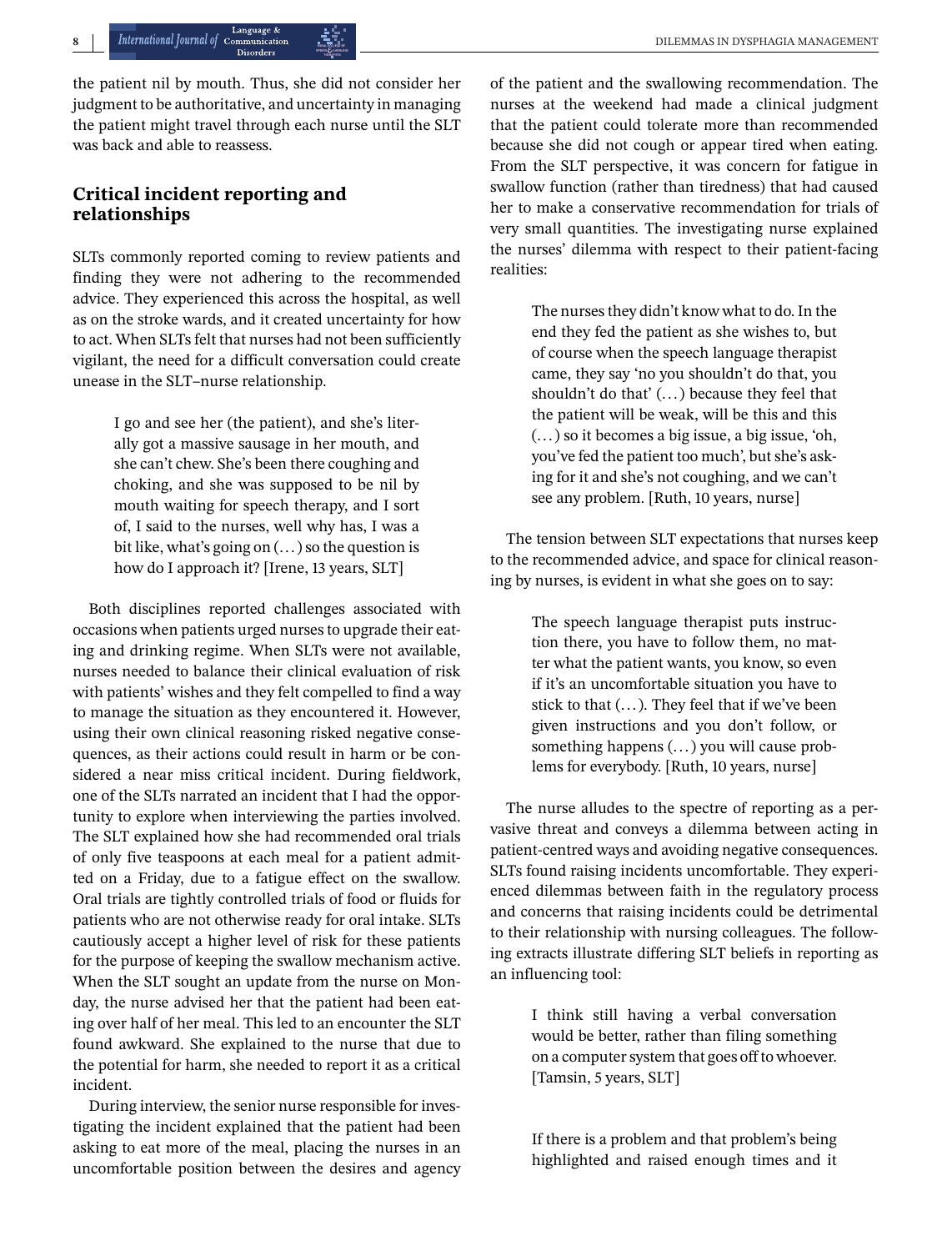comes back 'well we were short staffed this day, this day, this day', then that means that there's more staffing on the ward and more cover, then that's gonna be great for everyone. [Rhea, 3 years, SLT]

SLTs differed on an individual level in their approaches to reporting, sometimes deciding not to file a report to preserve a relationship with nurses that could be seen as fragile. The most experienced SLT in the study was the least conflicted in her handling of incidents. She explained her preference for a more local response for resolving issues where possible:

> I say to the staff (... ) 'think about what you want to do. Do you want to do a (incident report) which will take this matter out of your hands, or do you want to resolve this right here and now, with this nurse?' Sometimes you can do both, but sometimes the problem with (incident reports) is that they are often seen as punitive, and where there is a need to restore something, to teach something, to regain some skill and confidence, there's maybe a better way. [Pam, 27 years, SLT]

Although both disciplines understood at an intellectual level that reports were directed at incidents and both reported incidents of potential harm, reporting also felt personal. SLTs experienced a dilemma between taking action that could potentially lead to improvements in patient safety and maintaining a relationship with nurses.

## **DISCUSSION**

This study has provided new understanding for dilemmas associated with temporal gaps between provision of swallow safety information through recommendations, enactment of recommendations, and subsequent interactions. Nursing dilemmas related to enacting recommendations and autonomy for in-the-moment decision-making in response to patient-facing realities. SLT dilemmas related to actions to take if recommendations were not followed. Swallowing management was influenced by reduced coverage of SLTs across the week and their distance from routine eating and drinking by patients. Information contained in recommendations was frozen in time until SLTs reassessed, and competing demands at mealtimes challenged consistency of optimal conditions. This discussion will draw on narratives of patient safety and principles from bioethics to explore these dilemmas further.

The research has demonstrated that both disciplines acted in accordance with the belief that swallow safety could be enhanced through high reliability safety principles. They showed concern for the risks associated with swallowing, they shared information through a range of routes to add redundancy, and they made use of the incident reporting process (Cooke, [2009\)](#page-11-0). Each discipline viewed their duty of care towards the risks from swallowing in terms of setting and keeping to guidelines, in line with *deontological* ethical principles, wherein value is attached to rule-directed behaviour (Beauchamp et al., [2014\)](#page-11-0). However, swallowing management was characterized by uncertainties that could often not be resolved through following prescribed recommendations (or *rules*) derived from assessment in best-possible conditions at a particular point in time. Ambiguity was a routine feature of swallowing management because mealtimes required nurses to manage competing demands and patients improved or deteriorated over time.

Previous ethnographic research conducted in hospital settings indicates that when making decisions about the many potential risks associated with patient-centred care, nurses sometimes consider 'tolerating some trouble' as necessary for getting things done, in a context of resource constraints (Dixon-Woods et al., [2009:](#page-11-0)367). When there are insufficient staff to meet the needs of patients, moral principles can conflict, creating ethical dilemmas (Beauchamp et al., [2014\)](#page-11-0). In the current study, nurses acted with an obligation to allocate time and attention to all patients in their care, not just those who needed mealtime supervision, potentially pitting the ethical principle of *justice* (fair distribution of resources) against the principle of *beneficence* (doing good) for individual patients. In contrast, SLTs made recommendations for individual patients referred to them. They did not need to consider the potential impact of additional time supporting that patient on time available for the other patients.

Nurses' roles in coordinating and implementing information provided by the numerous healthcare professionals they interact with often remain hidden to those professionals (Allen, [2014\)](#page-11-0). The current study revealed a complex relationship between SLT-led edicts intended to increase swallow safety and the less visible pragmatics of care provision. Consistent with current debates in the literature, swallowing recommendations have potential to complicate medical care, for example, the need to give medication or optimize nutrition (Atkinson & O'Kane, [2018;](#page-11-0) O'Keefe, [2018\)](#page-12-0). In addition, when patients pressed their desire to eat and drink in ways that conflicted with SLT advice, this created disruption between nurses' obligations towards swallowing recommendations and to patients as individuals.

Previous research has revealed how on-the-ground realities impact on nurses' capacity to deliver safe care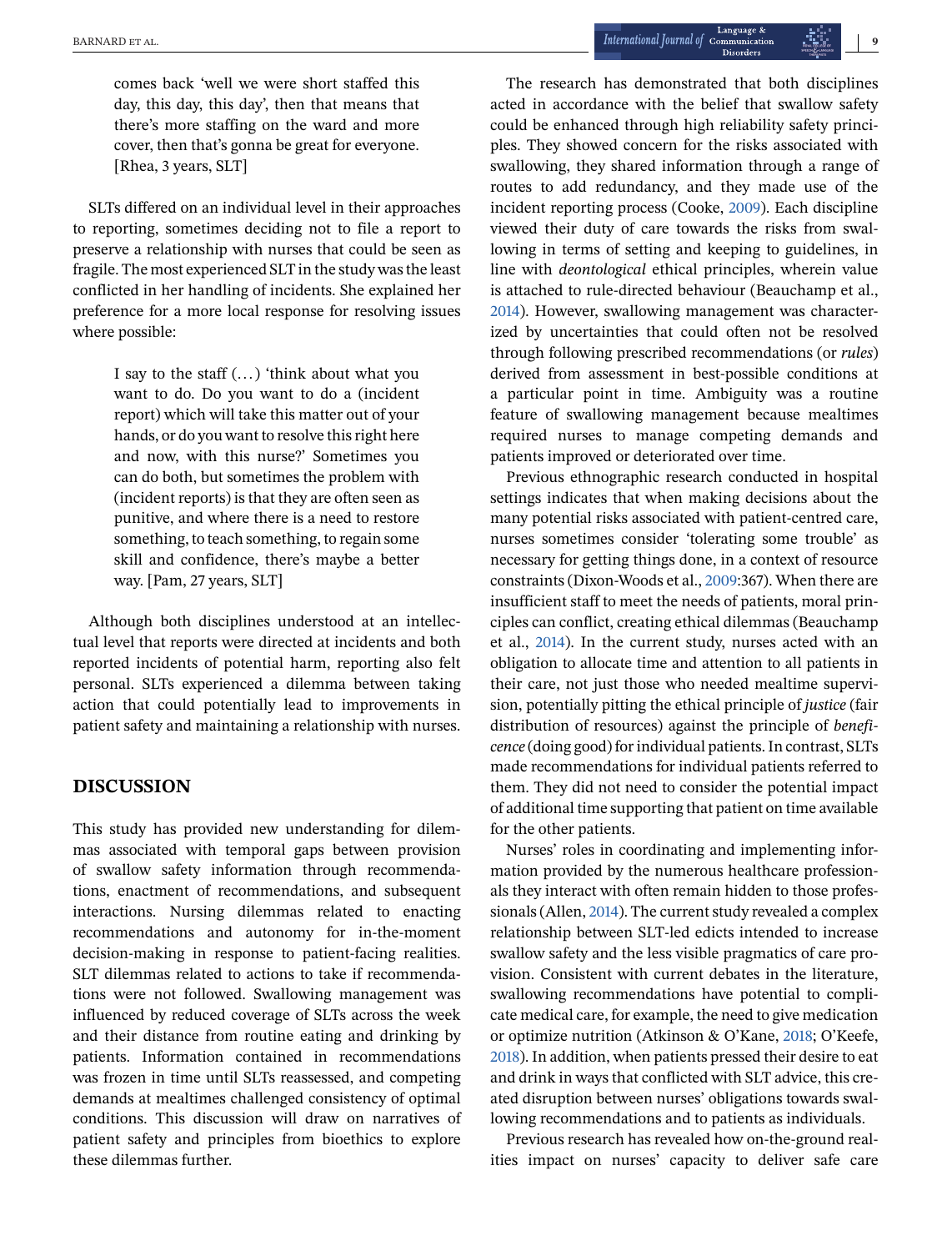(Dixon-Woods et al., [2009\)](#page-11-0) and their need to be responsive to patients may morally compel them to deviate from role boundaries or plans of care made by others (Barlow et al., [2018;](#page-11-0) Peter & Liaschenko, [2004\)](#page-12-0). This may lead to actions that could introduce risk. For example, the addition of thickening agents is commonly seen as the go-to treatment for swallowing difficulties (O'Keefe, [2018\)](#page-12-0). SLTs are currently questioning overreliance on this practice and encouraging fuller use of other management options (Atkinson & O'Kane, [2018\)](#page-11-0). However, the frequency with which SLTs recommend thickened fluids may lead nurses to erroneously view this as the safest option when faced with an in-the-moment decision. If nurses' ethical dilemmas remain hidden, other professionals will continue to be unaware of moral quandaries associated with their proximal position (Peter & Liaschenko, [2004\)](#page-12-0). Cross-disciplinary discussion about pragmatic realities could help increase adherence to swallowing advice and thus reduce risks of aspiration or choking.

Ambiguity and uncertainty created issues for nurses in real time that they needed to resolve to effectively perform their clinical roles and preserve the integrity of the nurse–patient relationship. Understanding patient safety through a relational lens was promoted in the 'To Care is Human' report (Wolf, [2018\)](#page-12-0). The report deliberately played on the title of an earlier highly influential report directing healthcare towards safety improvements through reporting and learning from errors, 'To Err is Human' (Kohn et al., [2000\)](#page-11-0). 'To Care is Human' emphasized that patients want to be listened to at the same time as having confidence that those treating them can meet their healthcare needs and protect them from harm (Wolf, [2018\)](#page-12-0). This is consistent with increasing attention towards helping patients make informed choices about recommendations intended to reduce risks from swallowing (Speech Pathology Australia, [2019\)](#page-12-0). However, meeting nursing professional standards for keeping patients safe from harm at the same time as responding to them as individuals with preferences (Nursing & Midwifery Council, [2018\)](#page-11-0) may be more challenging in the early acute stages of stroke care and when there are questions about patients' mental capacity for swallow-related decisions.

SLT dilemmas differed from those of nurses. They made recommendations based on judgments of risk following assessment and felt bound by professional standards for establishing safe care to take follow up action of some kind when recommendations were not followed (HCPC, [2014\)](#page-11-0). However, incidents usually related to the potential for, rather than actual, harm and SLTs needed to consider whether to let things go, resolve through conversation, or complete an incident report. During interviews SLTs indicated that encountering patients eating or drinking contrary to recommendations could create strain on rela-

tionships with nurses. Tensions were not usually overt. When determining what action to take, SLTs attempted to strike a balance between encouraging vigilance and preserving the interprofessional relationship. Despite best efforts to disassociate clinical error from blame, feeling culpable when things go wrong is a human reaction that is hard to avoid. Incident reporting can carry an emotional toll and uncertain consequences for both reporter and reportee (Dixon-Woods et al., [2009;](#page-11-0) Martin et al., [2018\)](#page-11-0). SLTs were aware that as the creators of swallowing recommendations, they held a certain authority; however, they often felt uneasy about this, and its impact on relationships.

The nurses in this study did not make decisions to deviate from recommendations lightly. They were aware that acting autonomously carried potential risks to patients and to themselves should an incident be raised and took account of different factors when determining the acceptability of routinely encountered risks. These factors might include experience, training, time, or staffing (Arfanis et al., [2011\)](#page-11-0). When SLTs were absent, nurses were reliant on resources available to them within that shift, in a context which limited their autonomy for acting in-the-moment in ways they considered most beneficial to patients. Research exploring differing risk perspectives across professional groups has indicated that 'some discourses are afforded more legitimacy than others' (Rowland & Kitto, [2014:](#page-12-0) 332). In the current study, the information contained within recommendations dominated discourses surrounding swallow risk, with critical incident reporting a sanctioned route for learning from error. Organizational oversight of errors through reporting systems is important. Learning has potential to benefit future patients and may encourage professionals to remain vigilant to risk (Hewitt & Chreim, [2015\)](#page-11-0). However, regulatory processes may not in fact result in safety improvements, and reporting can have unintended relational consequences, particularly when no harm has arisen (Martin et al, [2018\)](#page-11-0). Excessive reporting of incidents of potential harm may have less benefit to practice improvement than localized discussions about how risk is interpreted in-context (McDonald et al., [2005\)](#page-11-0). The most meaningful risk controls may not be the regulatory controls that top the patient safety hierarchy, but *softer* signals that lay at the bottom, for example improving safety through skill mix or teamwork (Liberati et al., [2018\)](#page-11-0). Previous in-depth exploration of safety signals within regulatory practice indicates that encouraging 'collective sensemaking' through team discussion of soft signals could provide important information about the ambiguities and relational issues that contribute to risk complexities (Kok et al., [2020\)](#page-11-0). When soft intelligence is gathered locally for the purpose of understanding the complexities of risk, it can create trust and improve processes in ways that are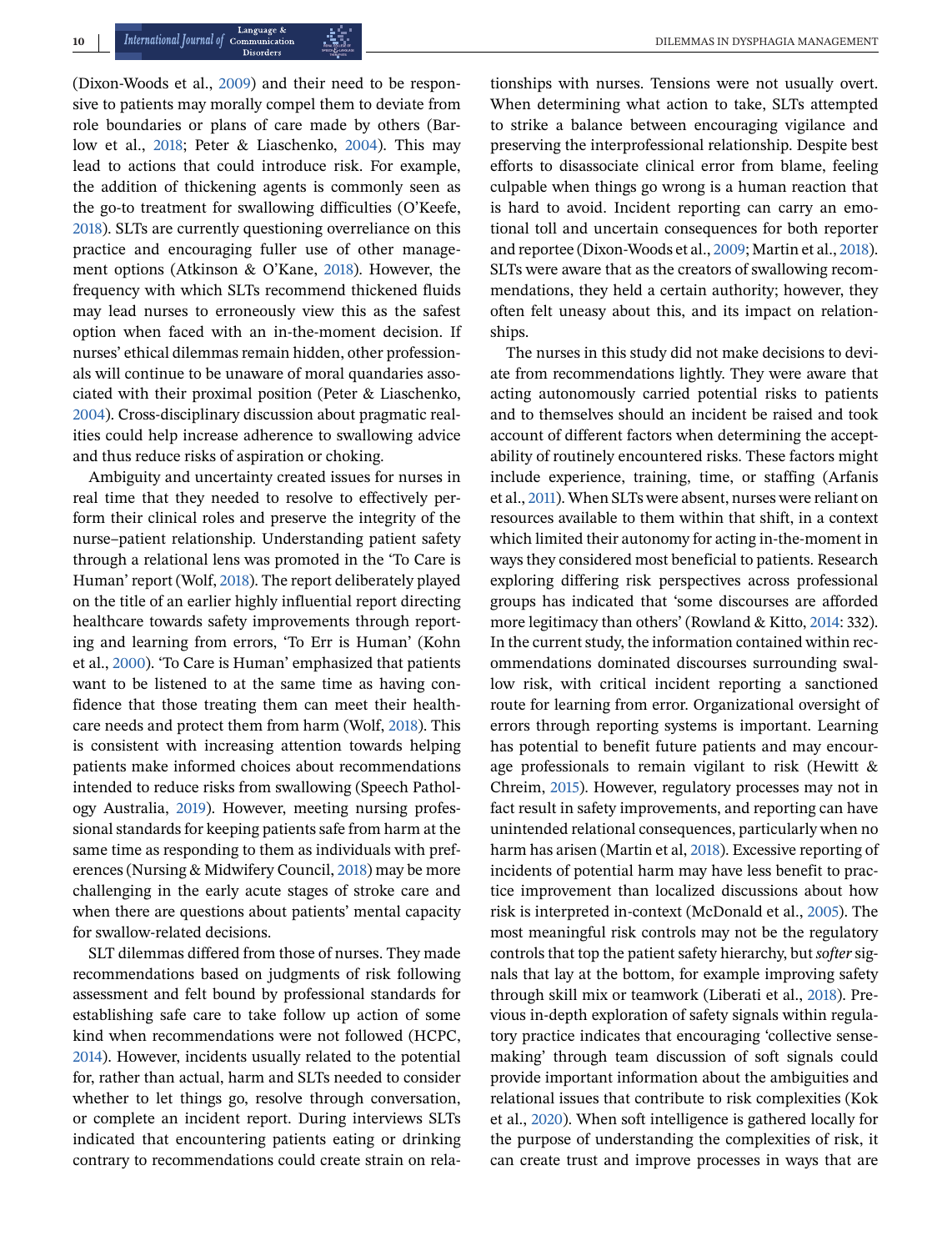harder to achieve through reporting alone (Martin et al., [2018\)](#page-11-0).

Potential systems-level changes could include advanced competencies for nursing staff to act in the absence of SLTs [\(Boaden et al., n.d.](#page-11-0)), increasing capacity at mealtimes through increased staffing or use of volunteers (Edwards et al., [2017\)](#page-11-0), or increasing SLT presence across the 7 day week (Gittins et al., [2020\)](#page-11-0) and at mealtimes. However, these are not simple solutions; covering 7 days without additional staffing, would result in thinner SLT cover across the week (Gittins et al., [2020\)](#page-11-0), and extending nursing roles can be both empowering and a burden, as seen in nurse prescribing (Dowden, [2016\)](#page-11-0). In the immediate, changes could arise from creating space for SLTs and nurses to discuss the dilemmas experienced by the other and explore local solutions. SLTs could better understand nursing realities by moving closer to nursing space, either physically or through hearing their experiences (Peter & Liaschenko, [2004\)](#page-12-0) and mutual learning could increase nurses' appreciation for SLTs' relational concerns.

## **Limitations**

A particular strength of the ethnographic methodology was that the relationship between observed and reported behaviour could be explored. In addition, a concerted effort was made to identify both corroborative and contradictory evidence during fieldwork and interviews. The units of analysis in this study were SLTs and nurses rather than ward comparisons. We actively searched for contradictory data to ensure findings did not hide substantive differences in information-sharing behaviours across the three wards. However, understanding of a different kind would have been created had the wards been the units of analysis. Findings are contextually situated. This account is partial for reasons which include the following: the nursing sample represented just a proportion of the nursing complement; not all interactions over the fieldwork period will have been captured; interpretations were filtered through a disciplinary lens (Thorne, [2016\)](#page-12-0), and there may be systems level influences that were not explored, for example, all wards were in teaching hospitals in urban areas. A criterion for considering the transferability of ethnographic work is the extent to which explanations of phenomena are plausible (Greenhalgh & Swinglehurst, [2011\)](#page-11-0). In this study, rigorous attention to enhancing credibility and the application of principles from bioethics and narratives of patient safety to the findings has provided a plausible explanation of the dilemmas experienced by SLTs and stroke nurses. Preliminary findings resonated with staff on the studied wards and can be expected to resonate with staff on other stroke wards, and potentially in acute settings

more broadly. Finally, the authors are not aware of research published since data collection ended in 2017 that would question the plausibility of these insights into how SLTs and nurses on stroke wards work together in the ongoing management of dysphagia on stroke wards.

## **CONCLUSIONS**

The SLTs and nurses in this study understood the risks associated with swallowing and patient safety was important to them. However, disciplinary differences in temporal–spatial experience and responsibility for swallowing recommendations influenced their conceptions of risk and options for managing it. SLTs were distanced from the consequences of their recommendations, and the onthe-ground dilemmas of nurses were often hidden. The application of debates within the patient safety literature between hard and soft patient safety signals to the risks from swallowing provides a foundation for collaborative discussion about ethical dilemmas, the nature of risk and interprofessional relationships. Such discussion could help teams explore how information for swallow safety could be kept up to date and implementable within ward realities. Possibilities include considering nursing capacity to act when SLTs are not there, mealtime staffing, and SLT 7 day working. Together they can review their understanding of risk and preferred local and formal routes for learning from it. Future survey-based research could establish the extent to which issues raised by this study apply more broadly. Additionally, focus group research could help identify potential solutions. Future studies would benefit from including patients' perspectives on swallow risk and exploring patient involvement in the making and enactment of recommendations.

## **CONFLICTS OF INTEREST**

No potential conflict of interest has been declared by the authors.

#### **DATA AVAILABILITY STATEMENT**

Research data are not shared.

#### **FUNDING**

This study was funded by a City, University of London Doctoral Studentship. This research received no specific grant from any funding agency in the public, commercial or notfor-profit sectors

#### **ORCID**

*Rachel Barnard* D<https://orcid.org/0000-0003-4319-9550> *Julia Jones* • <https://orcid.org/0000-0003-3221-7362> *Madeline Cruice* <https://orcid.org/0000-0001-7344-2262>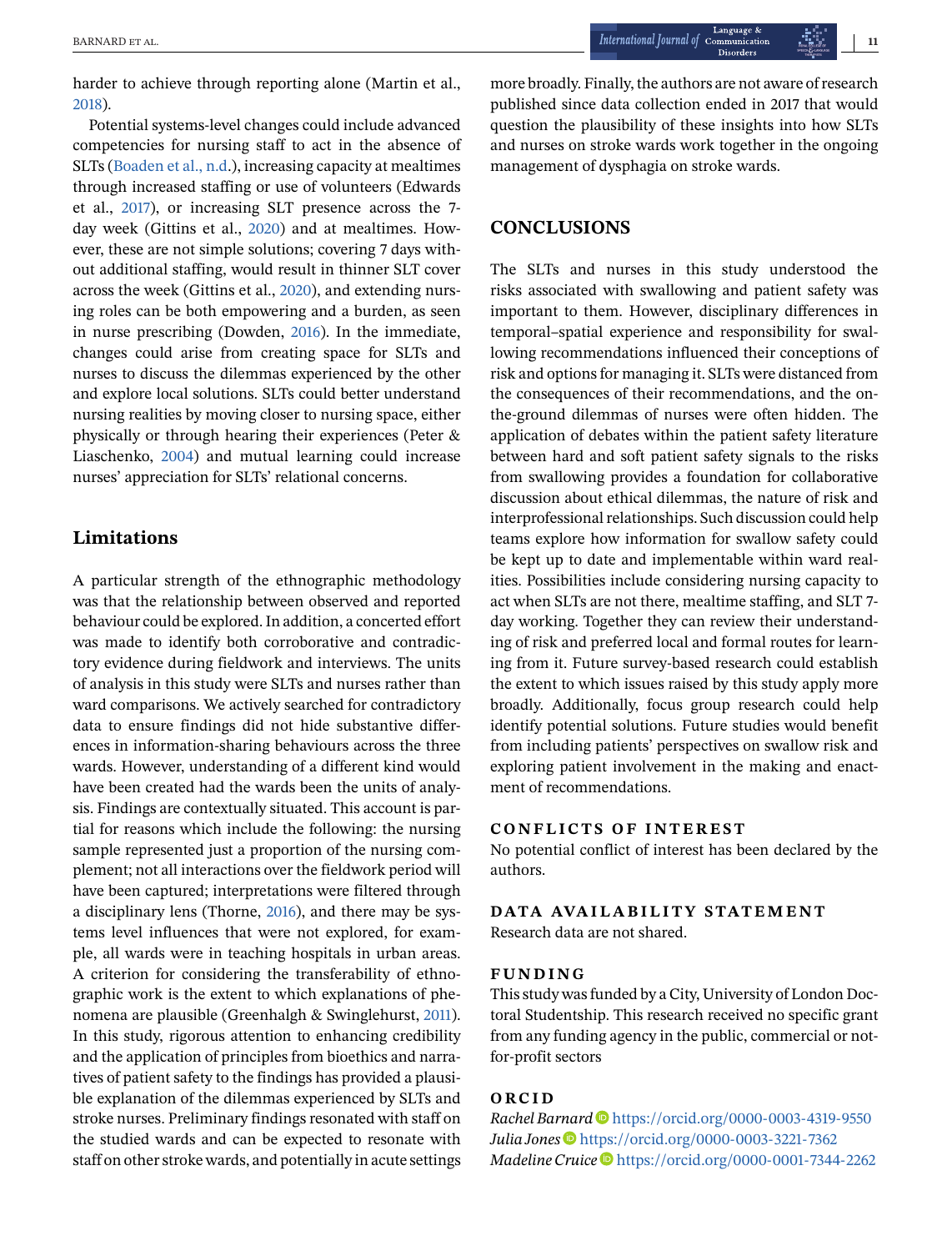#### <span id="page-11-0"></span>**REFERENCES**

- Al-Khaled, M., Matthis, C., Binder, A., Mudter, J., Schattschneider, J., Pulkowski, U., Strohmaier, T., Niehoff, T., Zybur, R., Eggers, J., Valdueza, J. M. & Royl, G. for QugSS II Group (2016) Dysphagia in patients with acute ischaemic stroke: early dysphagia screening may reduce stroke-related pneumonia and improve stroke outcomes. *Cerebrovascular Diseases*, 42, 81–89. [https://doi.org/10.](https://doi.org/10.1159/000445299) [1159/000445299](https://doi.org/10.1159/000445299)
- Australian Government. Aged Care Quality and Safety Commission (2021) Serious incident response scheme: Guidelines for residential care providers*.*Version 1.3. Australian Government. Aged Care Quality and Safety Commission. [https://www.agedcarequality.](https://www.agedcarequality.gov.au/sites/default/files/media/SIRS_Guidance_Final.pdf) [gov.au/sites/default/files/media/SIRS\\_Guidance\\_Final.pdf](https://www.agedcarequality.gov.au/sites/default/files/media/SIRS_Guidance_Final.pdf)
- Allen, D. (2014) Re-conceptualising holism in the contemporary nursing mandate: from individual to organisational relationships. *Social Science and Medicine*, 119, 131–138. [https://doi.org/10.1016/j.](https://doi.org/10.1016/j.socscimed.2014.07.036) [socscimed.2014.07.036](https://doi.org/10.1016/j.socscimed.2014.07.036)
- Arfanis, K., Shillito, J. & Smith, A. F. (2011) Risking safety or safely risking? Healthcare professionals' understanding of risk-taking in everyday work. *Psychology, Health & Medicine*, 16(1), 66–73. [https:](https://doi.org/10.1080/13548506.2010.521566) [//doi.org/10.1080/13548506.2010.521566](https://doi.org/10.1080/13548506.2010.521566)
- Atkinson, K. & O'Kane, L. (2018) Thickener and beyond: an individualised approach to dysphagia management. *British Journal of Neuroscience Nursing*, 14(supp.2), S13–S19. [https://doi.org/10.](https://doi.org/10.12968/bjnn.2018.14.Sup2.S13) [12968/bjnn.2018.14.Sup2.S13](https://doi.org/10.12968/bjnn.2018.14.Sup2.S13)
- Barlow, N.A., Hargreaves, J. & Gillibrand, W.P. (2018) Nurses' contributions to the resolution of ethical dilemmas in practice. *Nursing Ethics*, 25(2), 230–242. <https://doi.org/10.1177/0969733017703700>
- Barnard, R., Jones, J. & Cruice, M. (2021) When interactions are interruptions: an ethnographic study of information-sharing by speech and language therapists and nurses on stroke units, *Disability and Rehabilitation*. <https://doi.org/10.1080/09638288.2021.1871785>
- Beauchamp, T.L., Walters, L., Kahn, J.P. & Mastroianni, A.C. (2014) *Contemporary issues in bioethics*. Wadsworth Cengage Learning.
- Boaden, E., Davies, S., Storey, L. & Watkins, C. (n.d.) *Interprofessional dysphagia framework*. RCSLT. [https://www.rcslt.org/wp](https://www.rcslt.org/wp-content/uploads/media/Project/RCSLT/inter-professional-dysphagia-framework.pdf)[content/uploads/media/Project/RCSLT/inter-professional](https://www.rcslt.org/wp-content/uploads/media/Project/RCSLT/inter-professional-dysphagia-framework.pdf)[dysphagia-framework.pdf](https://www.rcslt.org/wp-content/uploads/media/Project/RCSLT/inter-professional-dysphagia-framework.pdf)
- England. Care Quality Commission (2018) *Caring for people at risk of choking*. England: Care Quality Commission; [https://www.cqc.org.uk/guidance-providers/learning-safety](https://www.cqc.org.uk/guidance-providers/learning-safety-incidents/issue-6-caring-people-risk-choking)[incidents/issue-6-caring-people-risk-choking](https://www.cqc.org.uk/guidance-providers/learning-safety-incidents/issue-6-caring-people-risk-choking)
- Clifford, J. (1986) In J. Clifford & G. Marcus (Eds). *Writing culture: The poetics and politics of ethnography*. Berkeley CA: University of California Press.
- Cooke, H. (2009) Theories of risk and safety: what is their relevance to nursing? *Journal of Nursing Management*, 17, 256–264. [https://](https://doi.org/10.1111/j.1365-2834.2009.00994.x) [doi.org/10.1111/j.1365-2834.2009.00994.x](https://doi.org/10.1111/j.1365-2834.2009.00994.x)
- Crotty, M. (1998) *The foundations of social research*. Sage.
- Dixon-Woods, M., Suokas, A., Pitchforth, E. & Tarrant, C. (2009) An ethnographic study of classifying and accounting for risk at the sharp end of medical wards. *Social Science and Medicine*, 69, 362– 369. [https://doi.org/10.1016/j.socscimed.2009.05.025.](https://doi.org/10.1016/j.socscimed.2009.05.025) Epub 2009 Jun 15
- Dowden, A. (2016) The expanding role of nurse prescribers. *Prescriber*, 27(6), 24–27. [https://www.prescriber.co.uk/article/](https://www.prescriber.co.uk/article/expanding-role-nurse-prescribers/) [expanding-role-nurse-prescribers/](https://www.prescriber.co.uk/article/expanding-role-nurse-prescribers/)
- Edwards, D., Carrier, J. & Murphy, J. (2017) Assistance at mealtimes in hospital settings and rehabilitation units for patients (>65 years)

from the perspective of patients, families and healthcare professionals: a mixed-methods systematic review. *International Journal of Nursing Studies*, 69, 100–118. [https://doi.org/10.1016/j.ijnurstu.](https://doi.org/10.1016/j.ijnurstu.2017.01.013) [2017.01.013](https://doi.org/10.1016/j.ijnurstu.2017.01.013)

- Ewashen, C., McInnes-Perry, G. & Murphy, N. (2013) Interprofessional collaboration-in-practice: the contested place of ethics. *Nursing Ethics*, 20(3), 325–335. [https://doi.org/10.1177/](https://doi.org/10.1177/0969733012462048) [0969733012462048.](https://doi.org/10.1177/0969733012462048) Epub 2013 Jan 17.
- Gittins, M., Vail, A., Bowen, A., Lugo-Palacios, D., Paley, L., Bray, B., Gannon, B. & Tyson, S. (2020) Factors influencing the amount of therapy received during inpatient stroke care: an analysis of data from the UK Sentinel Stroke National Audit Programme. *Clinical Rehabilitation*, 34(7), 981–991. [10.1177/0269215520927454](http://10.1177/0269215520927454)
- Greenhalgh, T. & Swinglehurst, D. (2011) Studying technology use as a social practice: the untapped potential of ethnography. *BMC Medicine*, 9, 45. <http://www.biomedcentral.com/1741-7015/9/45>
- Hammersley, M. & Atkinson P. (2019) *Ethnography: Principles in practice*. Routledge.
- HCPC (2014) *Standards of proficiency: Speech and language therapists*. HCPC. [https://www.hcpc-uk.org/standards/standards-of](https://www.hcpc-uk.org/standards/standards-of-proficiency/speech-and-language-therapists/)[proficiency/speech-and-language-therapists/](https://www.hcpc-uk.org/standards/standards-of-proficiency/speech-and-language-therapists/)
- Hewitt, T.A. & Chreim, S. (2015) Fix and forget or fix and report: a qualitative study of tensions at the front line of incident reporting. *BMJ Quality and Safety*, 24: 303–310. [https://doi.org/10.1136/](https://doi.org/10.1136/bmjqs-2014-003279) [bmjqs-2014-003279](https://doi.org/10.1136/bmjqs-2014-003279)
- Kohn, L.T., Corrigan, J.M. & Donaldson, M.S. (2000) *To err is human: Building a safer healthcare system*. National Academies Press.
- Kok, J., Wallenburga, I., Leistikowa, I. & Bala, R. (2020) The doctor was rude, the toilets are dirty. Utilizing 'soft signals' in the regulation of patient safety. *Safety Science*, 131, 104914. [https://doi.org/](https://doi.org/10.1016/j.ssci.2020.104914) [10.1016/j.ssci.2020.104914](https://doi.org/10.1016/j.ssci.2020.104914)
- Liberati, E.G., Peerally, M.F. & Dixon-Woods, M. (2018) Learning from high risk industries may not be straightforward: a qualitative study of the hierarchy of risk controls approach in healthcare. *International Journal for Quality in Healthcare*, 30(1), 39–43. <https://doi.org/10.1093/intqhc/mzx163>
- Martin, G.P., Aveling, E.-L., Campbell, A., Tarrant, C., Pronovost, P.J., Mitchell, I., Dankers, C., Bates, D. & Dixon-Woods, M. (2018) Making soft intelligence hard: a multi-site qualitative study of challenges relating to voice about safety concerns. *BMJ Quality & Safety*, 27, 710–717. <https://doi.org/10.1136/bmjqs-2017-007579>
- McCurtin, A., Healy, C., Kelly, L., Murphy, F., Ryan, J. & Walsh, J. (2018) Plugging the patient evidence gap: what patients with swallowing disorders post-stroke say about thickened fluids. *International Journal of Language and Communication Disorders*, 53(1), 30–39. [https://doi.org/10.1111/1460-6984.12324.](https://doi.org/10.1111/1460-6984.12324) Epub 2017 Jun 16.
- McDonald, R., Waring, J. & Harrison, S. (2005) 'Balancing risk, that is my life': The politics of risk in a hospital operating theatre department. *Health, Risk & Society*, 7(4), 397–411, [https://doi.org/10.1080/](https://doi.org/10.1080/13698570500390705) [13698570500390705](https://doi.org/10.1080/13698570500390705)
- Nursing and Midwifery Council (2018) *Future nurse: Standards of proficiency for registered nurses*. Nursing and Midwifery Council; [https://www.nmc.org.uk/globalassets/sitedocuments/education](https://www.nmc.org.uk/globalassets/sitedocuments/education-standards/future-nurse-proficiencies.pdf)[standards/future-nurse-proficiencies.pdf](https://www.nmc.org.uk/globalassets/sitedocuments/education-standards/future-nurse-proficiencies.pdf)
- O'Brien, B.C., Harris, I.B., Beckman, T.J., Reed, D.A. & Cooke, D.A. (2014) Standards for reporting qualitative research: a synthesis of recommendations. *Academic Medicine*, 89, 1245–1251. [https://doi.](https://doi.org/10.1097/ACM.0000000000000388) [org/10.1097/ACM.0000000000000388](https://doi.org/10.1097/ACM.0000000000000388)